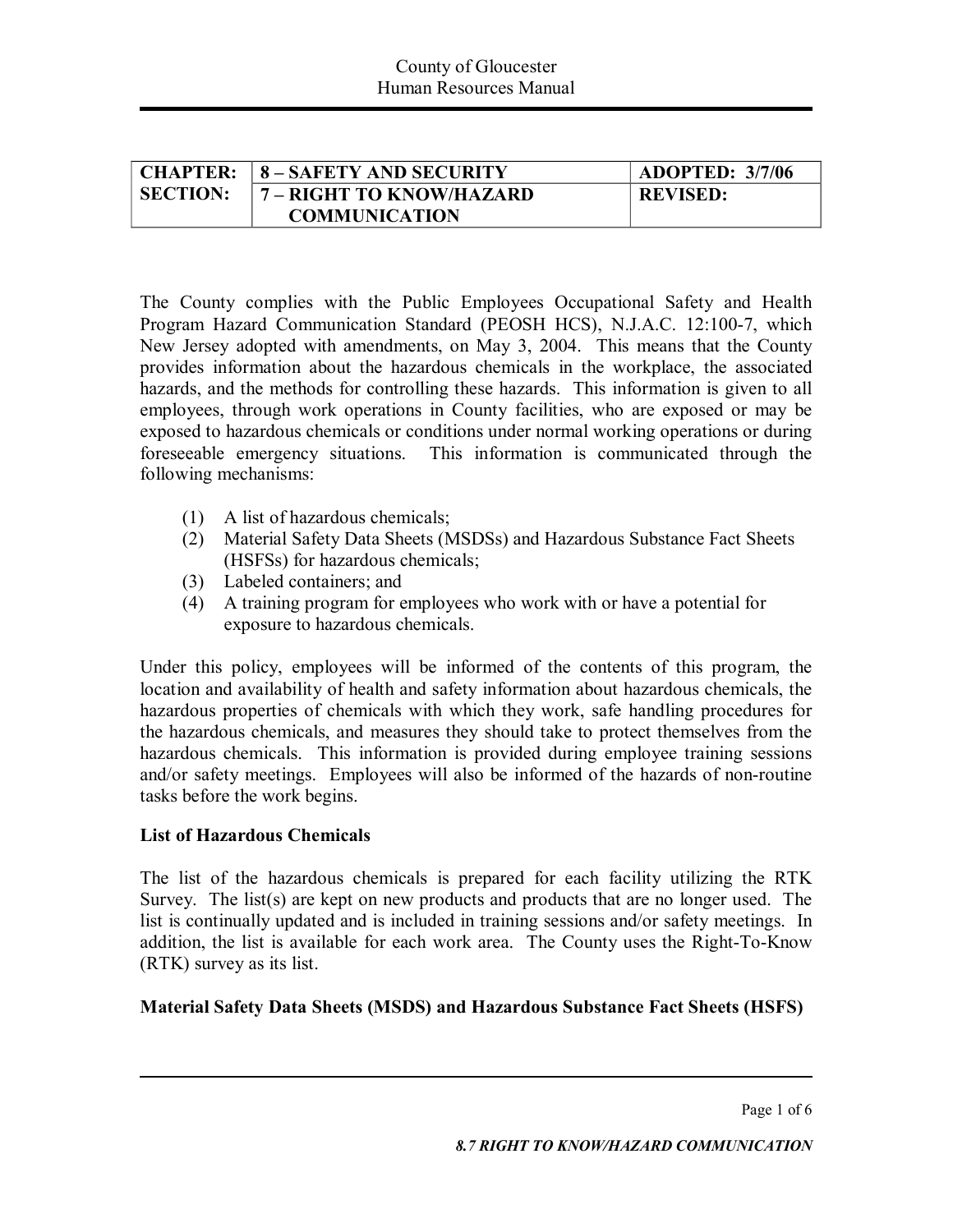MSDSs and HSFSs provide health and safety information on the specific hazardous products or chemicals employees use. In compliance with the PEOSH HCS, the MSDSs are made readily accessible during each work shift to employees when they are in their work area.

As a policy of the County, an MSDS and HSFS hard copy will be provided to the requesting employee as soon as possible but no later than 3 working days of the request if the MSDS or HSFS is not immediately available.

## **Labels and Warning Systems**

Each container of hazardous chemicals should be properly labeled as required by the PEOSH HCS, and updated as necessary if they should become illegible, fall off the container, or are obscured in any manner. Containers not bearing a PEOSH HCS label are not accepted by our facilities.

- ® Stationary containers in an area with similar contents and hazards have signs posted on or above them to convey the hazard information.
- ® Employees transferring hazardous materials from a labeled container to a portable container intended only for their immediate use during the work shift, do not have to label the portable container. If the portable container is stored beyond the employee's shift, or will be used by other workers, the employee labels the portable container with the PEOSH HCS information from the properly labeled larger container.

# **Hazardous Non-Routine Tasks**

Periodically, our employees are required to perform hazardous non-routine tasks. When employees are required to perform hazardous non-routine tasks, a special training session is conducted to inform them about the hazardous chemicals to which they might be exposed and the proper precautions to take to reduce or avoid exposure. Employees who perform these nonroutine tasks should be notified about the training by their supervisor and are required to attend the training prior to carrying out the tasks.

## **Employee Training**

Every employee who works with or has the potential for exposure to hazardous chemicals under normal conditions of use or in foreseeable emergencies will receive initial and refresher training under the PEOSH HCS on the safe use of those hazardous chemicals. The trainer will meet the definition of a technically qualified person. Whenever a new hazard is introduced into the work area, an additional training session is provided for workers in a scheduled safety meeting prior to beginning work with the new hazardous material.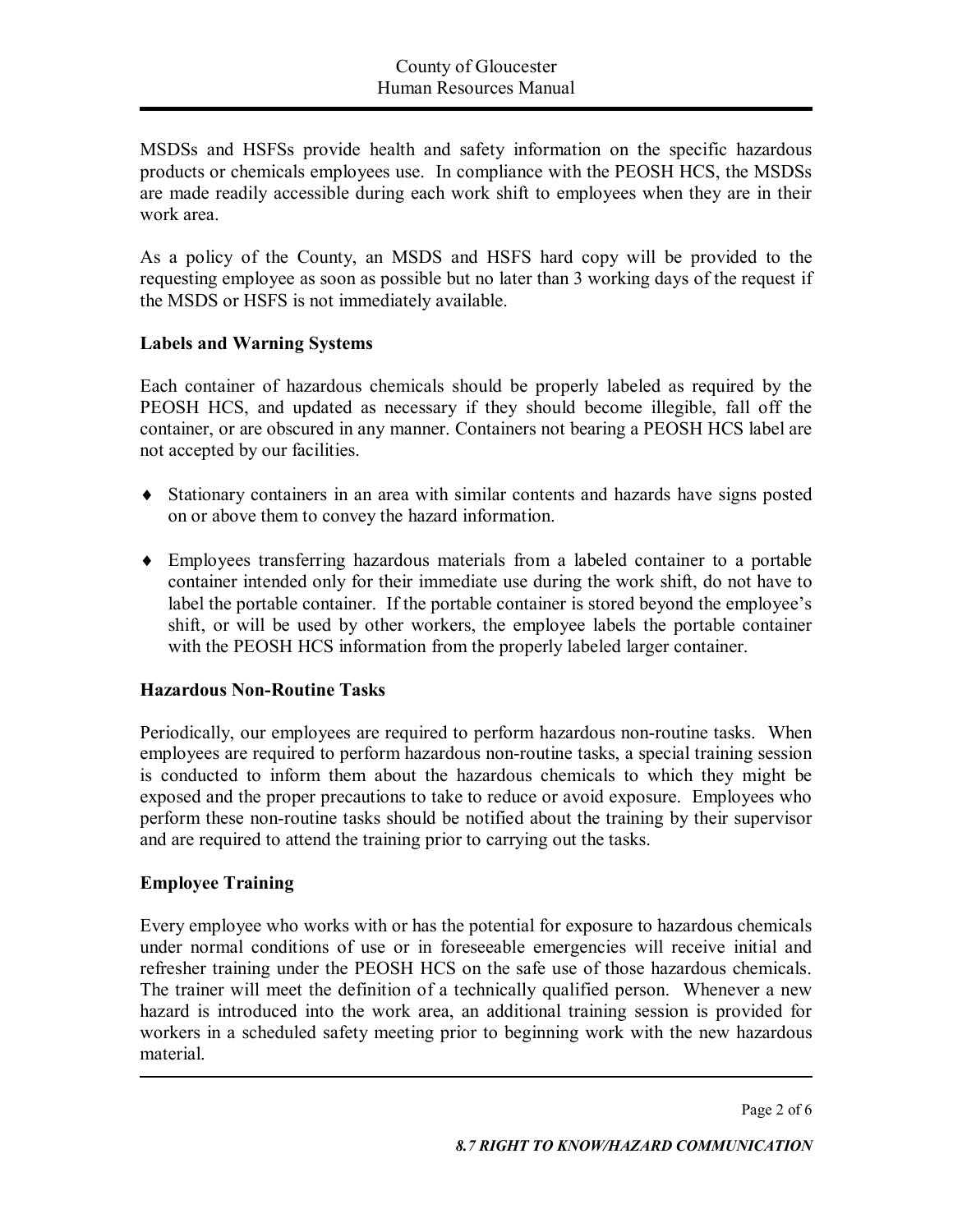Refresher training is an abbreviated version of initial training and is conducted every two years.

Training is provided at no cost to the employee and is provided during working hours. The training is appropriate in content and vocabulary to the educational level, literacy and language of the employees.

As a policy of the County, foremen and supervisors receive supplemental training when specialty equipment is purchased and when non-routine hazards arise due to a new operation in order to address employee questions and to daily monitor the provision of safe work practices.

# **Contractor Employees**

Outside contractors are notified in person of any chemical hazards that may be encountered in the normal course of their work on the site, the labeling systems in use, protective measures to be taken, the location and availability of MSDSs, HSFSs, and other health hazard information, and the safe handling procedures to be used for these materials.

Each outside contractor who brings hazardous chemicals on the site is required to provide the Director of Buildings and Grounds with copies of appropriate MSDSs for the hazardous chemicals, information on any special labels used, and precautionary measures to be taken while working with or around their hazardous chemicals or products.

## **Employee:**

Is mandated by terms of the regulation to attend all training sessions for those workers identified as exposed or having the potential for exposure to hazardous chemicals under normal conditions of use or in foreseeable emergencies.

Should comply with safety precautions necessary for the same use and handling of chemicals.

Has the opportunity to provide feedback and suggestions through the evaluation process and suggestion boxes.

## **Department Head/designee (HazCom Representative):**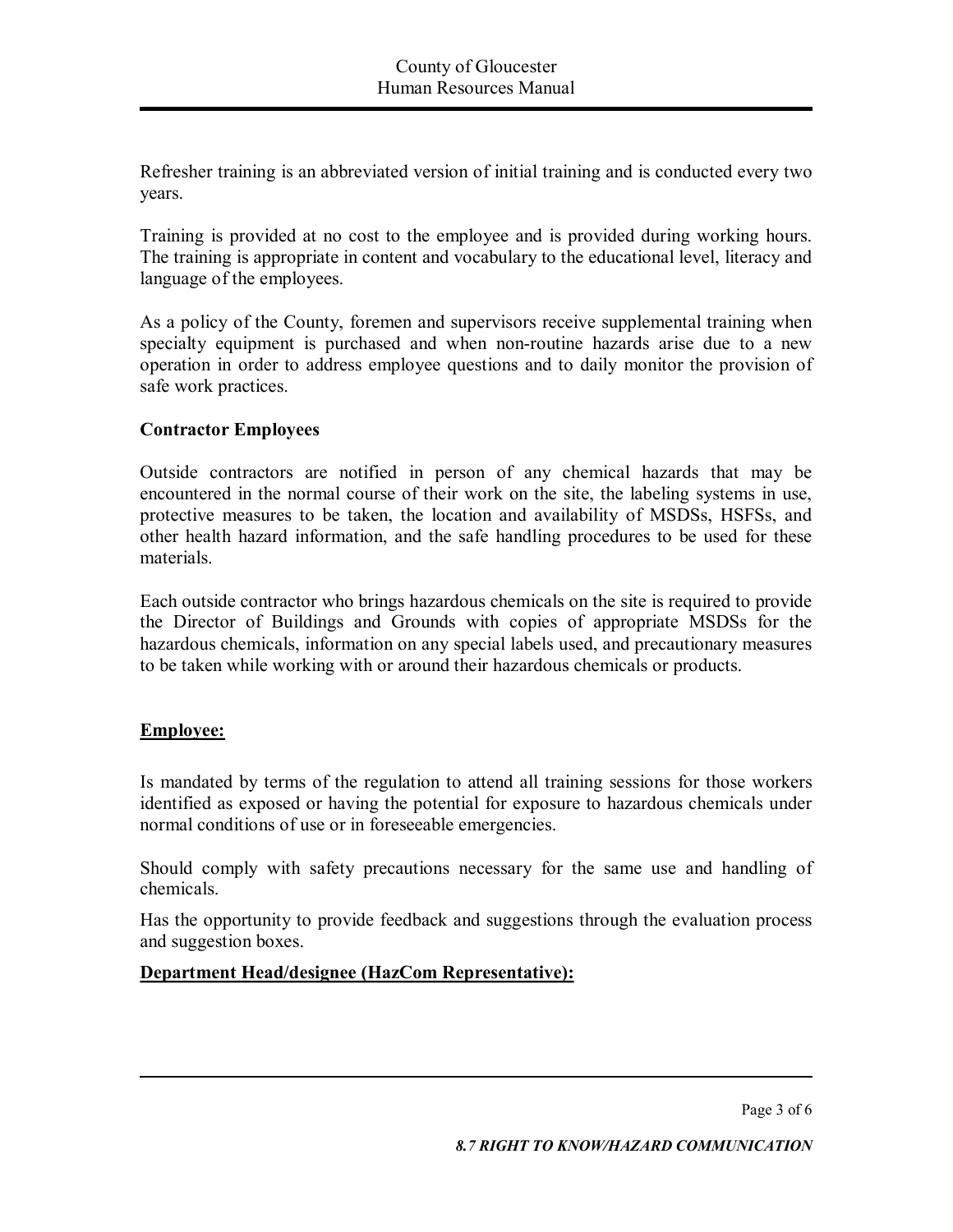Ensures that the MSDSs on all products containing hazardous chemicals and HSFSs on all hazardous chemicals are obtained with copies placed in a binder of each respective work area as well as a Department Head/designee master file.

Seeks approval from the Safety and Insurance Coordination Unit before implementing any new procedures or products.

Ensures that each container of hazardous chemicals in the workplace is properly labeled.

Notifies employees when the training session is scheduled including placing notices on the employee bulletin board.

Ensures special sessions for non-routine hazardous tasks are conducted by prior to employees beginning the task.

## **Buildings and Grounds Director/designee**

Oversees worksite of outside contractors.

## **Human Resources Director/designees/(Safety and Insurance Coordination):**

Ensures the written program as well as annual reviews and updates are in place.

Makes available the written program to employees upon their request within three days.

Contacts the manufacturer or supplier when additional information is needed about a hazardous chemical or product, if an MSDS is missing, or if an MSDS has not been supplied with the initial shipment.

Approves, when notified, of procedures or products that are planned to be used in this workplace before use to make sure that MSDSs and HSFSs are obtained prior to use.

Ensures that each Department Head has procedures in place to ensure all containers of hazardous chemicals in the workplace are properly labeled.

Ensures special sessions for non-routine hazardous tasks are conducted by prior to employees beginning the task.

Maintains documentation of trainings.

Coordinates initial and refresher training. *The initial training session includes the following discussion items:*

Page 4 of 6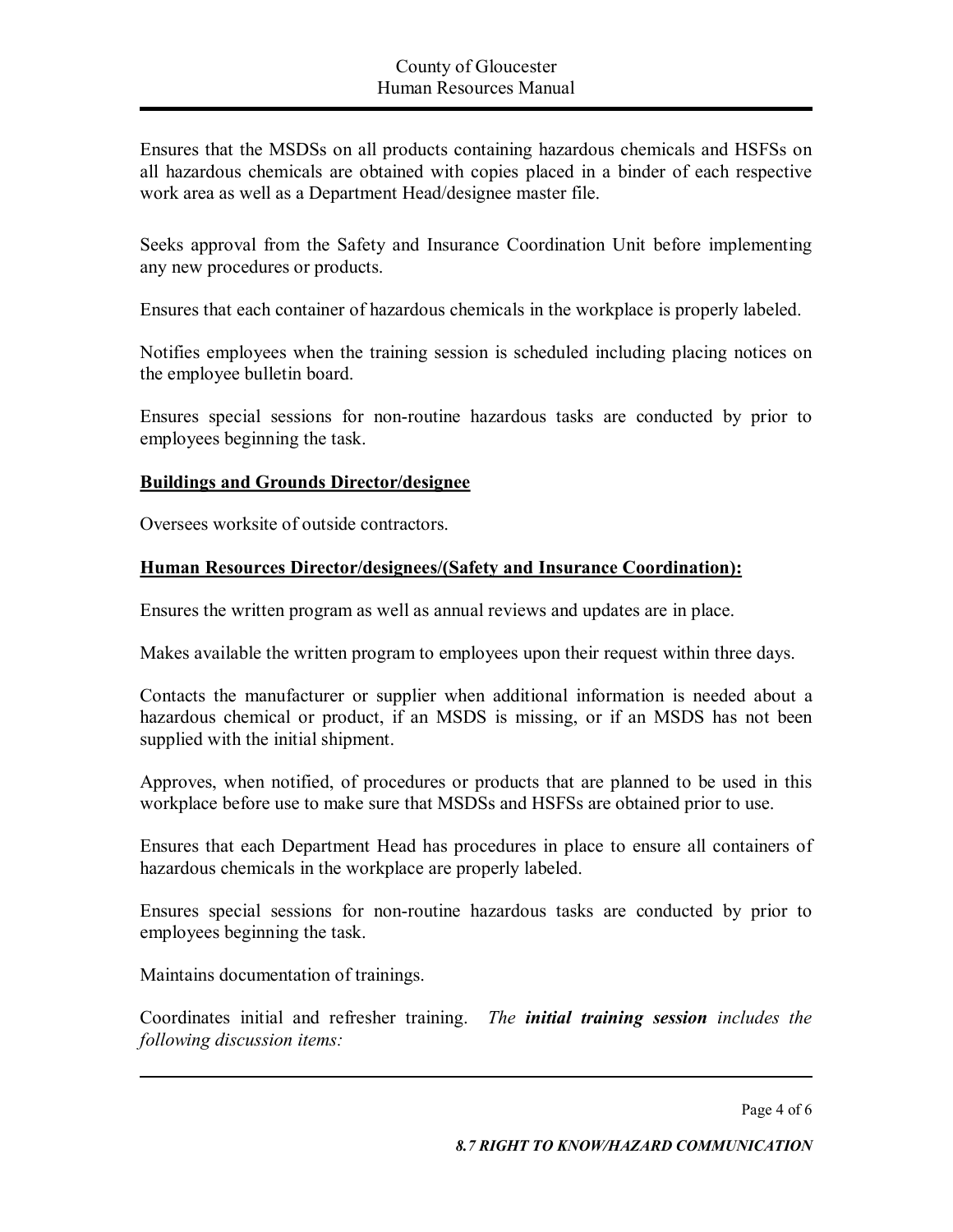1. An explanation of the PEOSH Hazard Communication Standard and this written program;

2. Chemical and physical properties of the hazardous materials (e.g., flash point, reactivity) and methods used in this workplace to detect the presence or release of hazardous chemicals (including the chemicals in piping systems);

3. Physical hazards of chemicals such as the potential for fire and explosion;

4. Health hazards (both acute and chronic) associated with exposure to hazardous chemicals, signs and symptoms of exposure, and any medical condition that may be aggravated by exposure to the chemical, using MSDSs and HSFSs;

5. Methods to protect against exposure to the hazard such as engineering and administrative controls, proper work practices, use of personal protective equipment (PPE), and procedures for emergency response to spills and leaks;

6. Standard operating procedures to assure protection when cleaning hazardous chemical spills and leaks;

7. The location of and responsible person for maintaining MSDSs, HSFSs, RTK Survey, RTK Hazardous Substance List (HSL), and other hazardous material information;

8. An explanation of the applicable provisions of the Worker and Community Right-To-Know Act;

9. How to read and interpret the information on PEOSH HCS and RTK labels, HSFSs and MSDSs, and how employees may obtain additional hazard information using the RTK Survey and RTK HSL;

10. A copy of the RTK brochure is handed out during training.

*The refresher training, an abbreviated version of the initial training, includes the following discussion items:*

1. An explanation of any changes in the written program, PEOSH HCS, or RTK Act.

2. Changes in products used or work processes that may cause exposure to hazardous chemicals.

Page 5 of 6